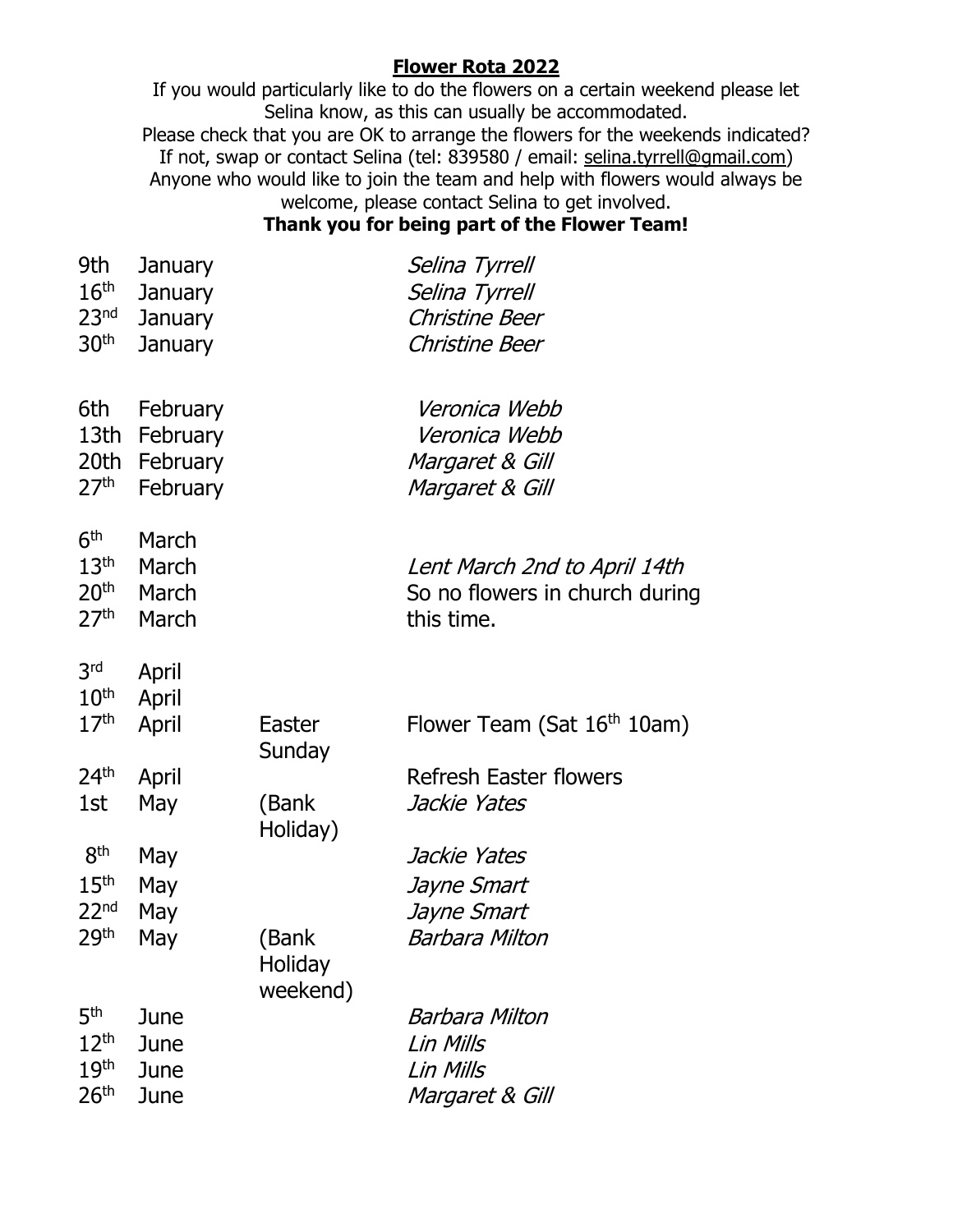## **Flower Rota 2022**

If you would particularly like to do the flowers on a certain weekend please let Selina know, as this can usually be accommodated. Please check that you are OK to arrange the flowers for the weekends indicated? If not, swap or contact Selina (tel: 839580 / email: [selina.](mailto:selina)tyrrell@gmail.com) Anyone who would like to join the team and help with flowers would always be welcome, please contact Selina to get involved.

#### **Thank you for being part of the Flower Team!**

| 3 <sup>rd</sup><br>10 <sup>th</sup><br>17 <sup>th</sup><br>24 <sup>th</sup><br>31 <sup>st</sup>                                                                                                               | July<br>July<br>July<br>July<br>July                                                                                                                       |                         | Margaret & Gill<br>Selina Tyrrell<br>Selina Tyrrell<br>Christine Beer<br>Christine Beer                                                                                                                                                                          |
|---------------------------------------------------------------------------------------------------------------------------------------------------------------------------------------------------------------|------------------------------------------------------------------------------------------------------------------------------------------------------------|-------------------------|------------------------------------------------------------------------------------------------------------------------------------------------------------------------------------------------------------------------------------------------------------------|
| 7 <sup>th</sup><br>$14^{\text{th}}$<br>$21^{st}$<br>28 <sup>th</sup>                                                                                                                                          | August<br>August<br>August<br>August                                                                                                                       | (Bank<br>Holiday)       | Veronica Webb<br>Veronica Webb<br>Jackie Yates<br>Jackie Yates                                                                                                                                                                                                   |
| 4 <sup>th</sup><br>11 <sup>th</sup><br>18 <sup>th</sup><br>25 <sup>th</sup><br>2 <sub>nd</sub><br>9 <sup>th</sup><br>$16^{\text{th}}$<br>23 <sup>rd</sup><br>30 <sup>th</sup>                                 | September<br>September<br>September<br>September<br>October<br>October<br>October<br>October<br>October                                                    | (GMT Clocks<br>go back) | Jane Smart<br>Jane Smart<br>Barbara & Esther<br>Barbara & Esther<br>Linda Mills<br>Linda Mills<br>Selina Tyrrell<br>Selina Tyrrell<br>Christine Beer                                                                                                             |
| 6 <sup>th</sup><br>$13^{\sf th}$<br>20 <sup>th</sup><br>27 <sup>th</sup><br>4 <sup>th</sup><br>$11^{\sf th}$<br>18 <sup>th</sup><br>25 <sup>th</sup><br>1 <sup>st</sup><br>3 <sup>rd</sup><br>8 <sup>th</sup> | <b>November</b><br>November<br>November<br><b>November</b><br>December<br>December<br>December<br>December<br>January<br><b>January</b><br>January<br>2023 |                         | Christine Beer<br>Veronica Webb<br>Veronica Webb<br>Selina Tyrrell<br><b>Esther Bennett</b><br><b>Esther Bennett</b><br><b>Christmas Flowers (Team)</b><br>Refresh flowers (Team)<br>Refresh flowers (Team)<br><b>Remove Christmas flowers</b><br>Selina Tyrrell |